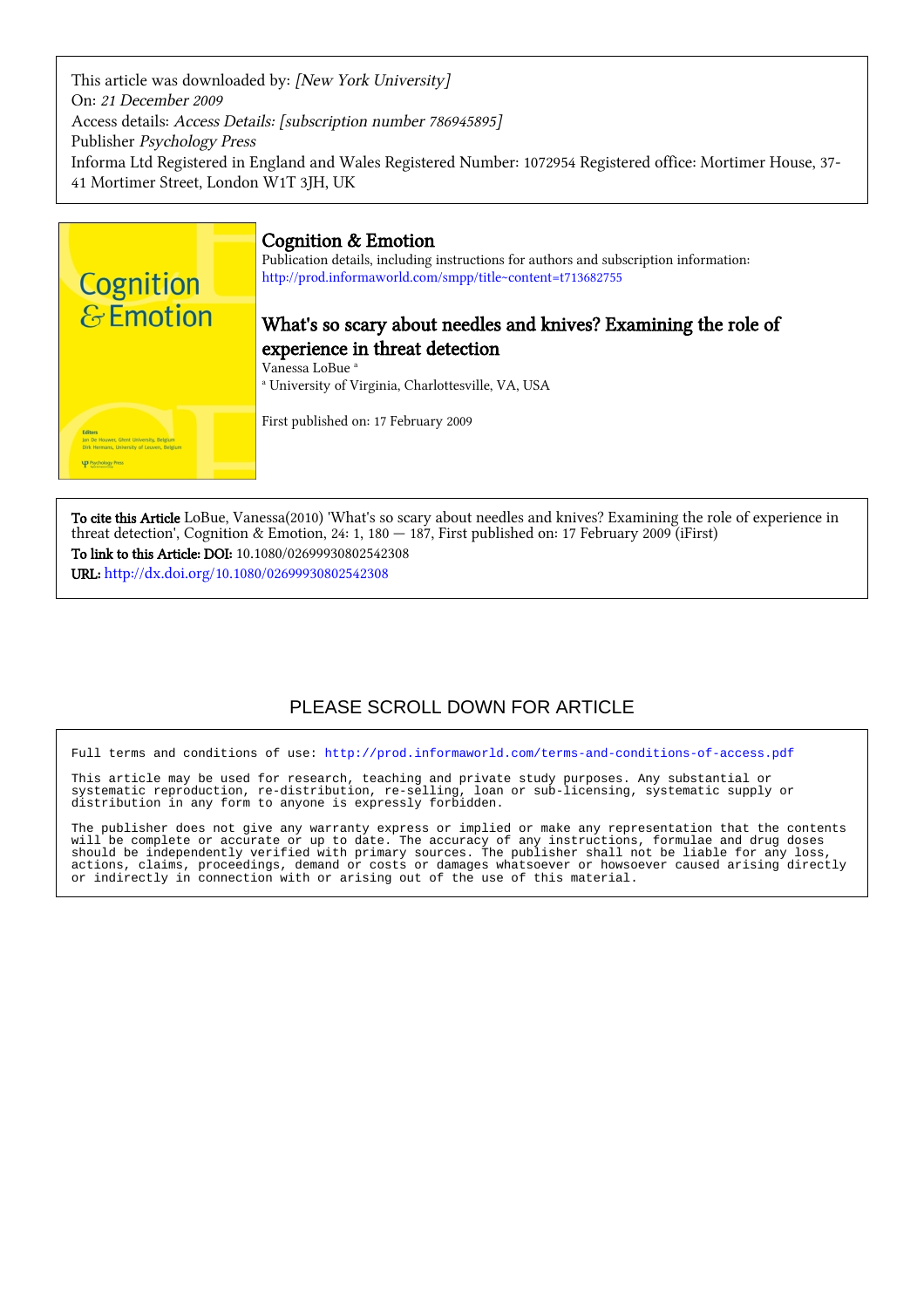# BRIEF REPORT

# What's so scary about needles and knives? Examining the role of experience in threat detection

#### Vanessa LoBue

University of Virginia, Charlottesville, VA, USA

Snakes and spiders constitute a category of evolutionarily relevant stimuli that were recurrent and widespread threats to survival throughout human evolution. A large body of research has suggests that humans have an inborn bias to detect these stimuli more rapidly than non-threatening stimuli. However, recent research has demonstrated that adults also show rapid detection of modern threatrelevant stimuli, such as knives and syringes. This suggests that experience may also lead to rapid detection of threatening stimuli. The research reported here is an investigation of whether young children have an attentional bias for the detection of two types of modern threat-relevant stimuli one with which they have experience (syringes) versus one with which they do not (knives). As predicted, the children detected the presence of syringes more quickly than pens, but did not detect knives more quickly than spoons. These results provide strong support for multiple mechanisms in threat detection.

Keywords: Threat; Detecation; Fear; Attention; Attentional bias.

The ability to respond to threat quickly and efficiently is important for the survival of humans and other animals. Throughout the course of evolutionary history, individuals that recognised and detected threat particularly quickly would have been more likely to escape dangerous encounters and thus survive to reproduce. Because of the survival advantage of learning to identify and escape potential threat, some theorists have suggested that humans developed a biological

"preparedness" to associate evolutionarily threatrelevant stimuli with fear or aversiveness (Ohman & Mineka, 2001; Seligman, 1970, 1971). A vast body of literature supports this view in nonhuman primates and human adults (see Ohman & Mineka, 2001, for a review). In a related vein, others have theorised that humans are also biased to visually detect evolutionarily threat-relevant stimuli (Ohman, Flykt, & Esteves, 2001). This group of stimuli would only include threats that

Correspondence should be addressed to: Vanessa LoBue, University of Virginia, PO Box 400400, Charlottesville, VA 22904, USA. E-mail: vl8m@virginia.edu

I would like to thank Judy DeLoache for her frequent advising during the running of these studies and during the writing of the manuscript. I am also grateful to Catherine Thrasher, Themba Carr, Christina Danko, Joseph Romano, and Lindsay Doswell for valuable assistance conducting the research, Dennis Proffitt for help with equipment, and Evan Rappoport for programming.

 $\odot$  2009 Psychology Press, an imprint of the Taylor & Francis Group, an Informa business  $180$ http://www.psypress.com/cogemotion DOI:10.1080/02699930802542308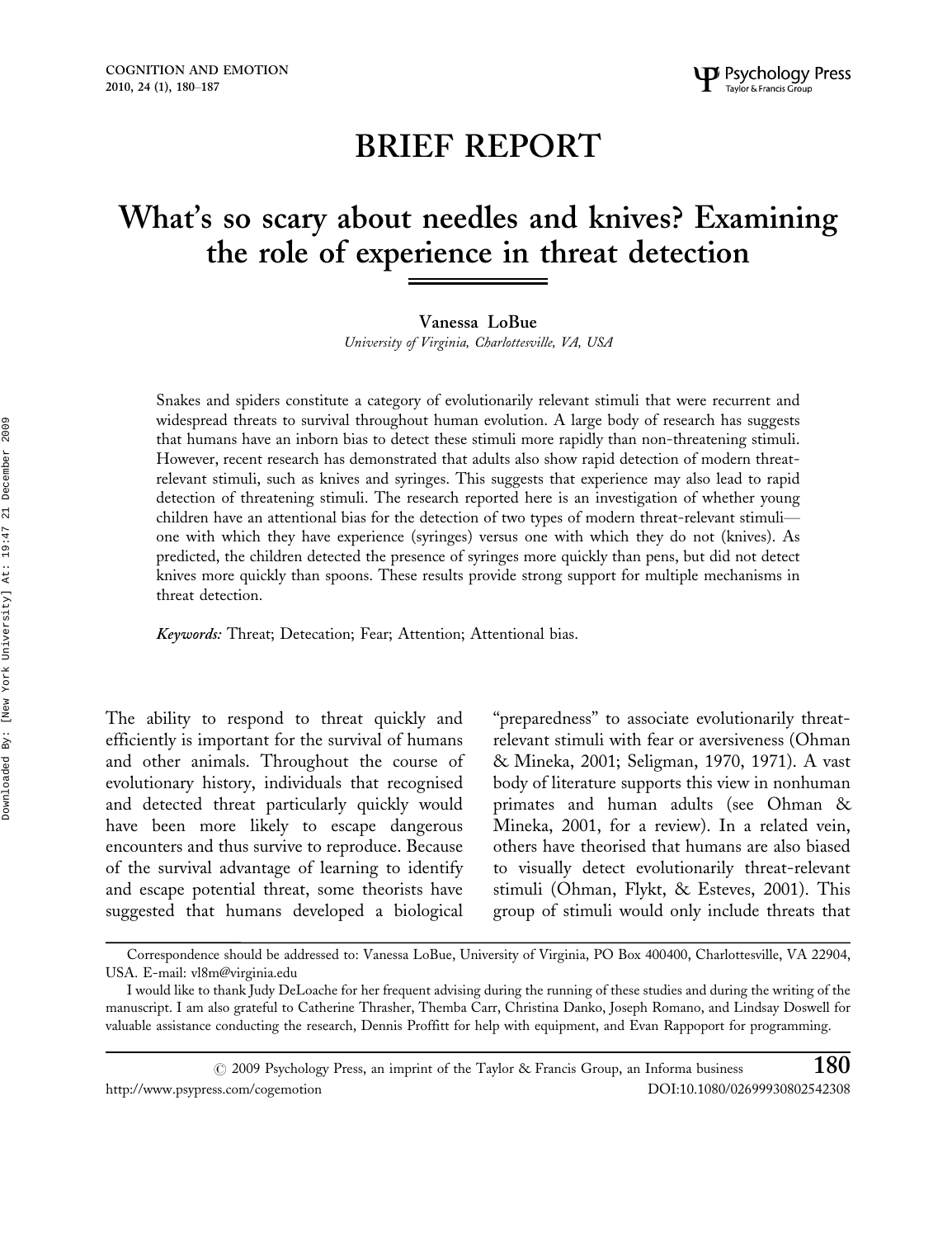were recurrent and widespread throughout the course of human evolution, such as snakes and spiders.

The claim for the existence of a bias for the rapid detection of evolutionarily relevant threat has received empirical support from visual search studies showing faster detection of threat-relevant than threat-irrelevant stimuli. Ohman et al. (2001) presented participants with matrices consisting of pictures of snakes and spiders (fear-relevant) and flowers and mushrooms (fear-irrelevant). For each matrix, one of the two types of stimuli was designated as the target, and participants had to decide as quickly as possible whether or not a single target was present in each matrix. They reliably detected the presence of a snake or spider target among flowers or mushrooms more quickly than a flower or mushroom target among snakes or spiders. Further, the effect was enhanced in fearful participants; those who reported being afraid of snakes found snake targets even faster than nonfearful individuals did.

This basic finding has been replicated by several investigators (e.g., Blanchette, 2006; Brosch & Sharma, 2005; Flykt, 2005; Lipp, Derakshan, Waters, & Logies, 2004; LoBue & DeLoache, 2008; Ohman et al., 2001; Tipples, Young, Quinlan, Broks, & Ellis, 2002). However, it has been suggested that all of these studies do not necessarily point to an innate bias for the detection of evolutionarily relevant threat stimuli (Blanchette, 2006; Brosch & Sharma, 2005). Because most adults have some experience with or knowledge about snakes and spiders, it is possible that the rapid detection of these stimuli is based on experience. That is, individuals may respond particularly rapidly to these entities as a result of exposure to them.

One way to address this issue is to examine the detection of modern threat-relevant stimuli. Modern threats, such as guns and knives, did not exist over the course of human evolution, so an innate bias could not possibly be responsible for their rapid detection. Thus, if humans' rapid detection of snakes and spiders is based on an evolved bias, then there is no reason to expect the same attentional bias for modern threat-relevant stimuli

such as guns and knives. However, if the rapid detection of threat is based on experience, then all threat-relevant stimuli should be detected more rapidly than non-threatening stimuli.

Blanchette (2006) and Brosch and Sharma (2005) recently examined this issue in adults. Participants were asked to detect different categories of evolutionary and modern threat-relevant versus non-threat-relevant stimuli: Snakes and spiders versus flowers and mushrooms, as well as guns, knives, and syringes versus clocks, toasters, and pens. Across studies, all threat-relevant stimuli were detected more quickly than nonthreat-relevant stimuli, regardless of whether they were of evolutionary or modern threat relevance. Thus, these findings suggest that the rapid detection of threat is not unique to evolutionarily threat-relevant stimuli, but includes modern threat-relevant stimuli as well.

These results challenge the assertion that evolutionarily threat-relevant stimuli are detected particularly quickly because of an innate bias. Instead, these findings suggest that the mechanism for the rapid detection of all threat-relevant stimuli is learning: Adults rapidly detect both modern and evolutionarily threat-relevant stimuli. However, recent research with infants does not support this idea. Very recently, LoBue and DeLoache (in press) found that 9- to 12 month-old infants (with likely no experience with snakes) turned more quickly to look at images of snakes than at flowers. A similar result was found in DeLoache and LoBue (2008), where researchers found that even younger infants (7- to 9-month-olds) also turned to look more quickly at moving and static images of snakes than at other animals. These results suggest that even infants, with likely no experience with snakes, also detect them particularly quickly. This research presents evidence against the idea that learning is responsible for the detection of all threat-relevant stimuli. Instead, it seems that humans may in fact have a predisposition to detect evolutionarily threat-relevant stimuli particularly quickly. How, then, do we rectify these results with the findings of Blanchette (2006) and Brosch and Sharma  $(2005)$ ?

2009

December

 $21$ 

York University] At: 19:47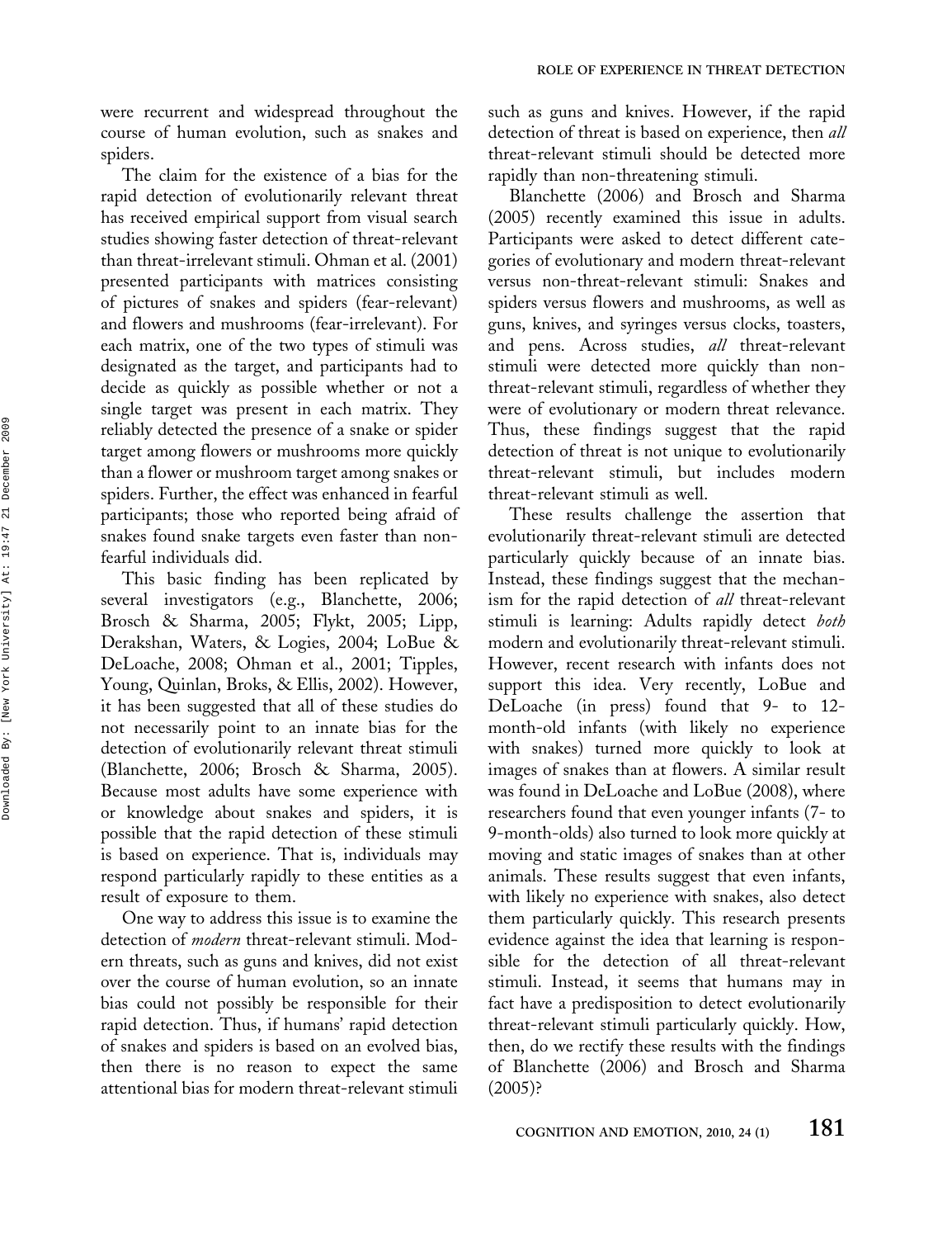One possibility is that there are multiple mechanisms responsible for threat detection in humans (Blanchette, 2006). More specifically, it is possible that humans possess an evolved bias for the detection of evolutionarily relevant threats, but that they can also *learn* to detect modern threats as a function of experience (Blanchette, 2006). Blanchette (2006) argued that it is possible that modern threats are detected particularly quickly because we have been conditioned to associate them with negative outcomes.

Research with adults has demonstrated that rapid detection of potentially threatening stimuli can in fact be learned through conditioning. Koster, Crombez, Van Damme, Verschuere, and De Houwer (2004), examined whether adults would more quickly detect a neutral stimulus when it was predictive of an aversive noise (threatening) than when it was predictive of a neutral tone. Participants were briefly presented with one of two boxes (grey or white) on a large screen, immediately followed by either a burst of noise or a neutral tone. Participants were told to indicate as quickly as possible whether each box appeared on the left or right side of the screen. They were faster at indicating where the boxes appeared when they were indicative of an aversive noise. The authors concluded that a potential threat, such as an indicator of an aversive noise, captures attention more quickly than a neutral stimulus. Of particular importance here, they also concluded that this attentional capture can be learned through experience.

It is clear from this research that the rapid detection of modern threats can be learned. However, since previous research has mostly been with adults who have experience and knowledge about threat, it is unclear what mechanism is responsible for the rapid detection of evolutionarily threat-relevant stimuli. The only way to examine this question more closely is to study the detection of both evolutionary and modern threat-relevant stimuli in participants who do not have experience with the stimuli. Thus, the most relevant research would be with children, since they have limited experience and knowledge about both modern and evolutionarily threat-relevant

stimuli. If there are multiple mechanisms responsible for the rapid detection of threat in humans an inborn mechanism for the detection of evolutionarily threat-relevant stimuli, and a learning mechanism for the detection of modern threatrelevant stimuli-then we would expect that children would detect stimuli like snakes very rapidly, but that they would only detect modern threat-relevant stimuli very quickly if they have had some kind of negative experience with the stimuli.

LoBue and DeLoache (2008) have used a touch screen procedure to examine the detection of evolutionarily threat-relevant stimuli by 3- to 5-year-old children. They found that both preschool children and adults detect snakes faster than flowers and various other stimuli. A further experiment demonstrated that 3-year-olds also detect spiders faster than mushrooms (LoBue, 2008). This research established that young children share adults' propensity to rapidly detect evolutionarily threat-relevant stimuli.

There is, however, no published research on the detection of modern threat-relevant stimuli by children. This is the focus of the current investigation. In the following experiment, young children's detection of two categories of stimuli was examined—syringes and knives. While we recognise that the strongest test of the relationship between experience and threat detection in children would be a conditioning study much like Koster et al. (2004), we do not feel that it is ethical to teach children threat responses, particularly threat responses that could potentially be disruptive, such as fear of syringes or knives. Instead, a visual search paradigm similar to that of Blanchette (2006) was designed to take advantage of children's natural experience with various modern threat-relevant stimuli.

In the research reported here, preschool children were asked to detect (a) syringes versus pens and (b) knives versus spoons. Syringes and knives are ideal threat-relevant stimuli for studying the role of experience in speed of detection for two important reasons. First, both of these stimuli have already been shown in previous research to be rapidly detected by adults (Blanchette, 2006;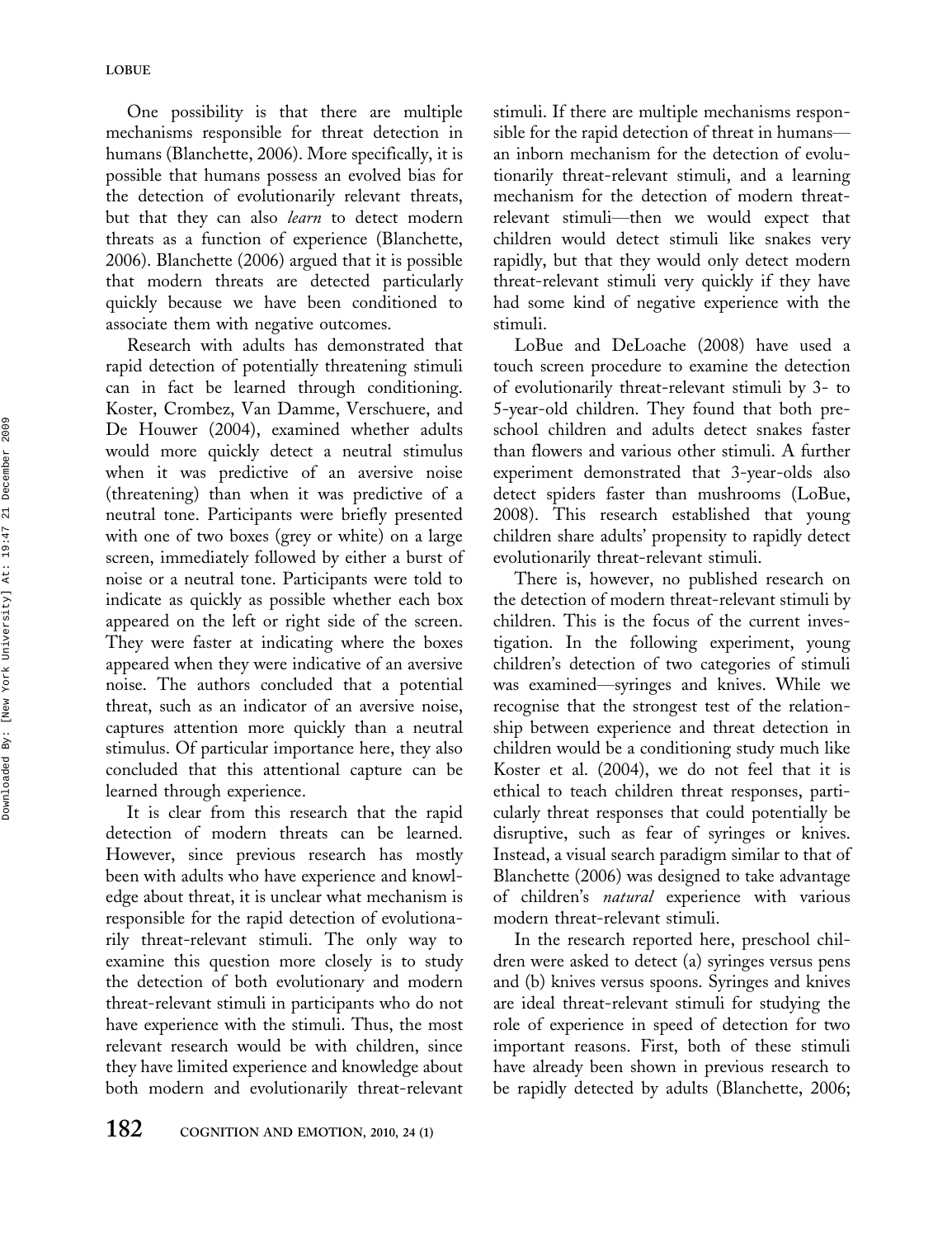Brosch & Sharma, 2005). Second, it is likely that young children have had experience with one of these stimuli but not the other. By the age of 3, most American children have had experience with syringes as the result of childhood vaccinations. Further, it is likely that this experience was negative, since it involved receiving a painful shot. In contrast, it is highly unlikely that children of this age would have had any experience with knives: Since knives are dangerous for obvious reasons, it is unlikely that 3-year-old children would have been allowed to handle a knife.

## METHOD

Using the same touch screen paradigm adopted by LoBue and DeLoache (2008), both preschool children were presented with  $3 \times 3$  matrices of colour photographs of (a) syringes versus pens and (b) knives versus spoons. Pens and spoons were used as threat-irrelevant comparison stimuli because of their physical similarity to the threatrelevant stimuli used in the study-syringes and knives. These comparisons were examined by Blanchette (2006) with adults, and her exact stimuli were used in the current experiment with children. Previous research has established this touch screen procedure with adults and with children, so only children were tested here (LoBue, 2008; LoBue & DeLoache, 2008). In each task, the children were asked to find a single target among eight distracters.

Given the likelihood that children would have had unpleasant experience with syringes, it was predicted that they would detect the syringes more quickly then the pens. However, although adults have had experience with knives, it is not likely to be the case for preschool children. Hence, it was predicted that preschool children should show no difference in detection of knives versus spoons.

#### Participants

The participants were 24 3-year-old children  $(M=43.3 \text{ months}, \text{range}=37.2\text{--}46.9) \text{ with equal}$  numbers of boys and girls in the child group. The children were recruited from records of birth announcements in the local community and were predominantly Caucasian and middle class. Four additional children were excluded from the study for failure to follow the experimenter's directions.

Each child participated in 2 conditions, with the order of conditions (syringes vs. pens or knives vs. spoons) counterbalanced. They were also assigned to one of two stimulus presentation orders for each condition. Finally, within each condition, the children were randomly assigned to detect either threat-relevant targets among nonthreat-relevant distracters, or non-threat-relevant targets among threat-relevant distracters. The parent was not in the room while the child was being tested.

In addition, parents were asked several questions about their children's experiences with syringes and knives. First they were asked whether their child had ever been vaccinated. Further, they were asked if their child had had any other experience with a syringe and whether each experience was positive or negative for the child. They were also asked whether their child had ever had any experience handling a knife, and whether that experience was positive or whether the child had ever had any negative experience with a knife (i.e., had ever been pierced or cut). Finally, they were asked if their child was afraid of knives or syringes. Of the 24 parents tested, 22 replied to the questions. Their responses are discussed in the results section.

#### Materials

The stimuli consisted of 4 sets of photographs of syringes, pens, knives, and spoons, with 6 exemplars in each category. These were the same photographs used by Blanchette (2006). The photographs were arranged in  $3 \times 3$  matrices, with 1 target picture from one category and 8 distracter pictures from the other category. Because there were only 6 exemplars of each photograph, 2 of the distracters were repeated in each matrix. The photographs were adjusted to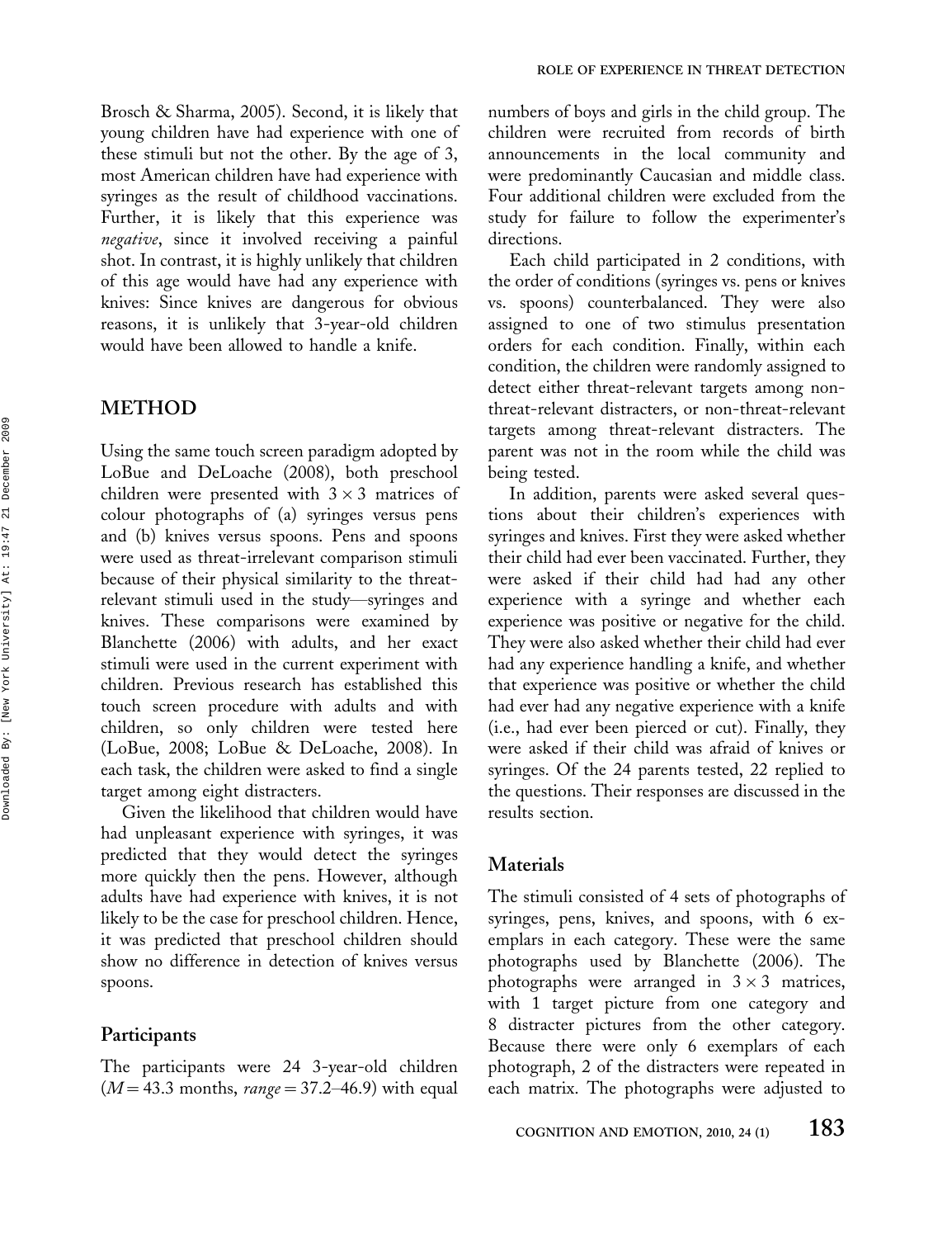$325 \times 245$  pixel images for presentation on the touch screen.

A MultiSync LCD 2010X colour touch-screen monitor was used to present each picture matrix on a 61 cm (24 inch) screen. The overall matrix was 39.4 cm  $\times$  39.4 cm, with 1.27 cm between rows and 0.64 cm between columns. The individual projected pictures measured 11.47 cm  $\times$ 8.64 cm. Each of the 6 pictures in the target category served as the target 4 times, and the target appeared in each of the 9 positions of the matrix 2 or 3 times. The 6 pictures from the distracter category appeared approximately 4 times across trials. One stimulus order was created by randomly arranging matrices, and the second order was the reverse of the first. An outline of a child's handprints was located on the table immediately in front of the monitor.

### Procedure

Each child was seated in front of the touch-screen monitor (approximately 40 cm from the base of the screen) and told to place his or her hands on the handprints. This ensured that the child's hands were in the same place at the start of each trial, making it possible to collect reliable latency data. The experimenter stood alongside to monitor and instruct the child throughout the procedure.

First, a set of 7 practice trials was given to teach the child how to use the touch screen. On the first 2 trials, a single picture appeared on the screen, and the child was asked to touch it. The first picture was from the target category and the second from the distracter category. (All pictures used in the practice trials were chosen randomly from the original sets of 24.) Next, the child was presented with 2 trials with one target and one distracter picture and asked to touch only the target picture. Three practice trials followed, each involving a different 9-picture matrix. The child was told that for each trial, his or her task was to find the "X" (target) among "Y" (distracters) as quickly as possible, touch it on the screen, and then return his or her hands to the handprints. All the children readily learned the procedure.

A series of 24 test trials followed, with different picture matrices containing one target and 8 distracters presented on each trial. In between trials, a large smiley face appeared on the screen. To ensure that the child's full attention was on the screen before each matrix appeared, the experimenter pressed the face when she judged that the child was looking at it, causing the next matrix to appear. Latency was automatically recorded from the onset of the matrix to when the child touched one of the pictures on the screen.

After the children had completed the test for one condition, they were tested in exactly the same manner in the second condition.

## RESULTS

Preliminary analyses revealed no effects for experimenter (two experimenters were involved in running the experiment), gender, or order so these variables were not included in the analyses. As standard procedure for visual search tasks, only trials in which the correct target was selected were counted. Participants rarely erred (less than 7% of the trials), and errors did not vary by target.

In a 2 (Threat-Relevance: threat-relevant vs. threat-irrelevant)  $\times$  2 (Stimulus Type: syringes and pens vs. knives and spoons) ANOVA on the latency to touch the target, there was a significant main effect for Stimulus Type,  $F(1,$ 44) = 12.91,  $p < .01$ , with a Stimulus Type by Threat-Relevance interaction,  $F(1, 44) = 5.76$ ,  $p < .05$ . The main effect of Stimulus Type revealed that children detected the presence of targets more quickly in knives versus spoons condition than in the syringes versus pens condition. It is likely that the latencies were longer for the pens versus syringes because these two types of stimuli were more difficult to discriminate than the knives versus spoons. This is consistent with previous visual search findings (LoBue, 2008; LoBue & DeLoache, 2008).

Of most importance, the Stimulus Type by Threat-Relevance interaction indicates that the children detected the threat-relevant targets more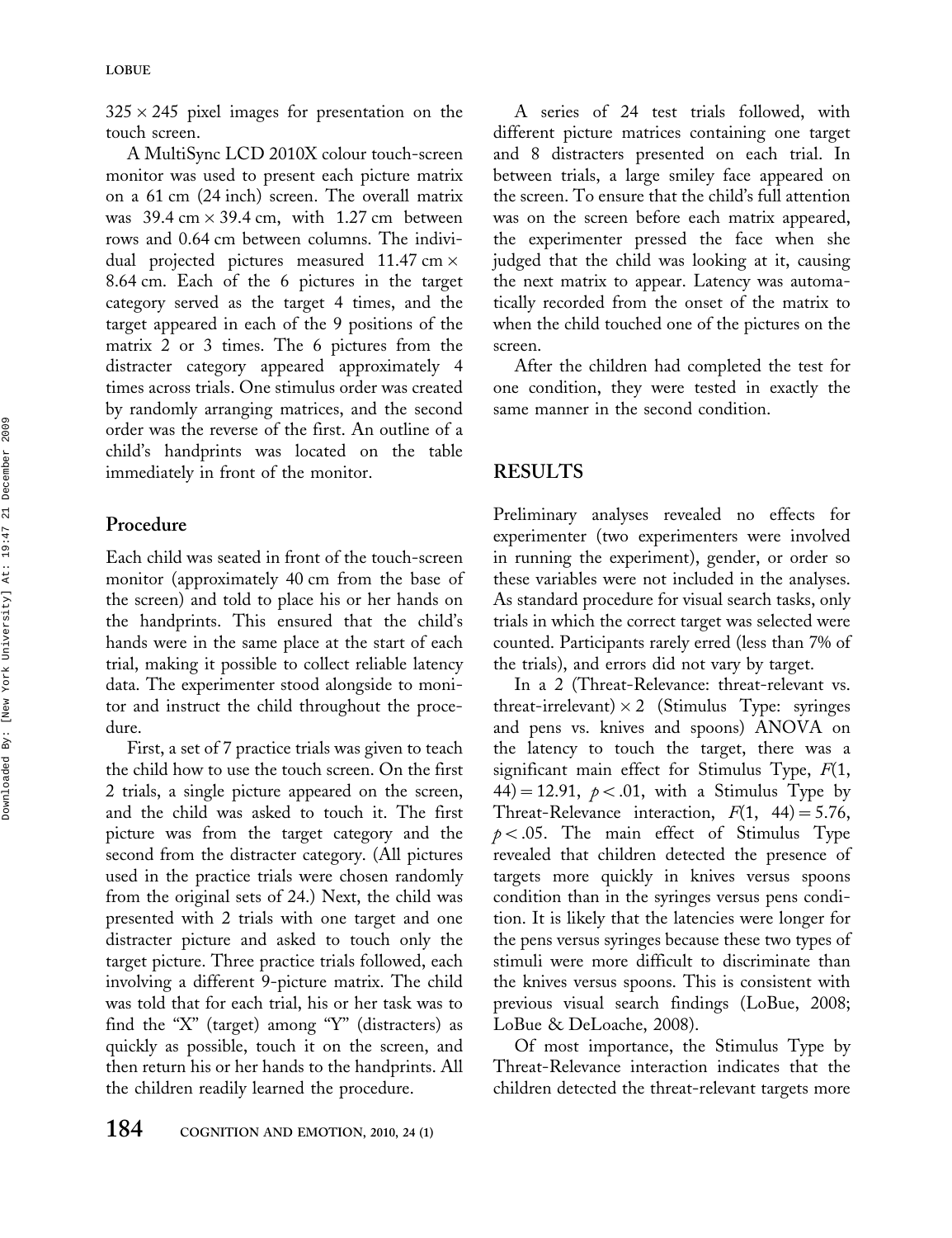quickly than the non-threat-relevant targets only in the syringes versus pens condition. Post hoc comparisons confirm this result, demonstrating that the children detected the syringes significantly more quickly than the pens,  $t(1, 22) = 2.12$ ,  $p < .05$ , but there were no differences between the detection of the knives versus spoons,  $t(1, 22) =$ 1.12,  $p = .56$ . These results are the first to demonstrate that superior detection of syringes is not limited to adults, but also occurs in children (see Figure 1).

These results are consistent with the parents' report of their children's experiences with knives and syringes. Based on parent report, 100% of children had had negative experiences with a syringe through vaccinations or doctor's visits, and *none* had ever had a negative experience with a knife. In fact, while all of the children in the study were readily able to identify a knife, all of their parents reported that their children were not permitted to handle knives at home, and had not had experience using a knife. None of the children were reported to be afraid of knives or dislike knives. Conversely, 59% of the children were

reported to be afraid of syringes, and 91% of parents *spontaneously* (and without prompt) reported that their children disliked syringes. These results are consistent with Blanchette (2006) and suggest that experience leads to the rapid detection of modern threat.

## DISCUSSION

The results of this experiment thus provide evidence for experience playing a role in humans' ability to detect modern threats particularly quickly. The results demonstrate that young children detect syringes (stimuli with which they had some negative experience) more quickly than pens, while demonstrating no difference in the detection of knives (stimuli with which they had little or no negative experience) versus spoons. These findings are consistent with the existence of two separate mechanisms for the rapid detection of threat—an evolved bias for ancient, evolutionarily relevant threats, such as snakes and spiders, and the ability to learn to rapidly detect modern



Figure 1. Average latencies to detect the target stimulus. The children detected the syringes significantly faster than the pens, but there were no significant differences for the detection of knives versus spoons.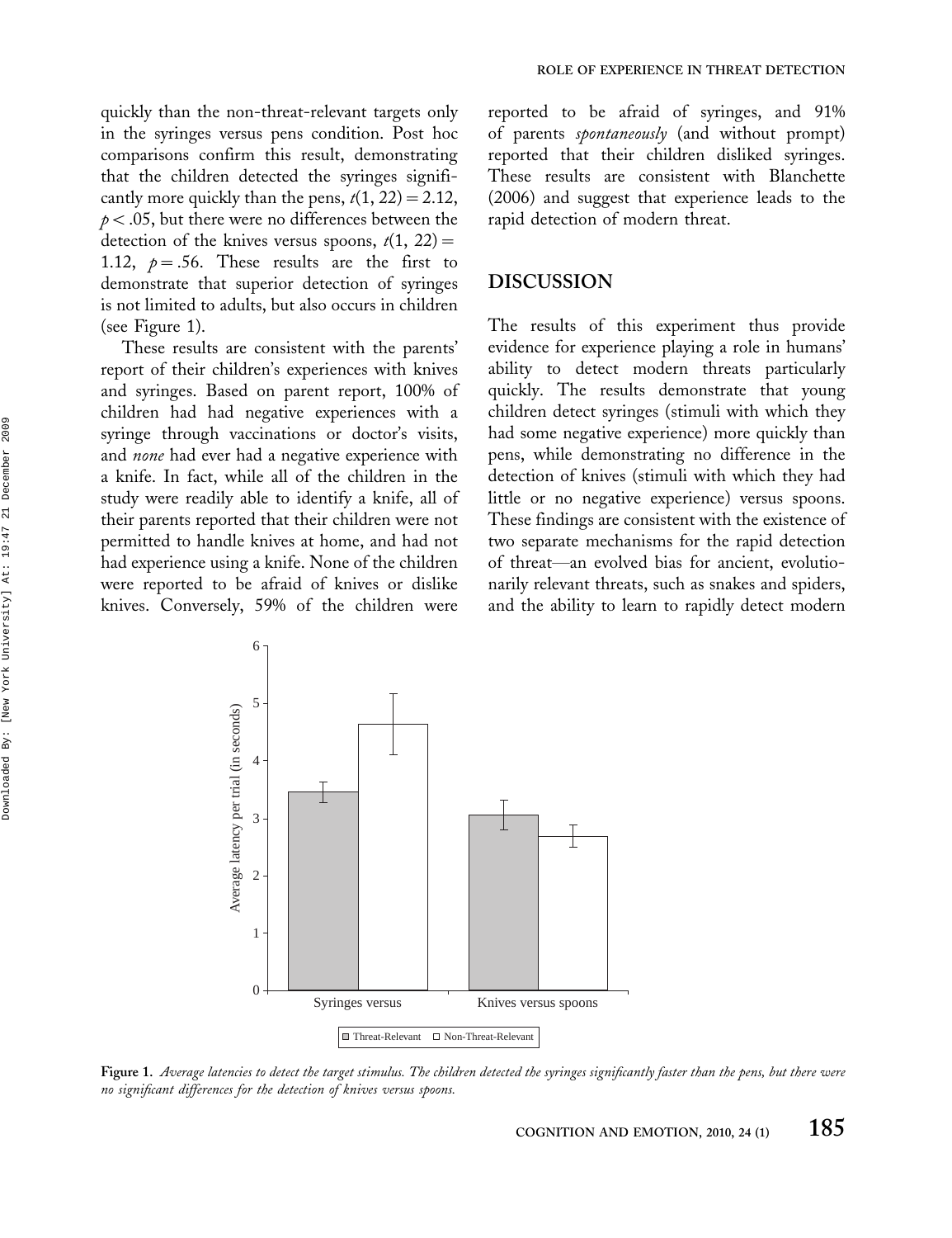threat-relevant stimuli, such as syringes, through experience (Blanchette, 2006).

There are two alternative explanations for the current findings. First, it is possible that varying amounts of novelty between the stimuli played a role in children's detection. For example, it is possible that spoons were more familiar to children than pens and were thus more distracting. However, the children in all conditions were easily able to identify all four categories of targets on the touch screen, making it clear that all four categories of stimuli were familiar to the children. Further, each target stimulus was presented with a different set of distracters. Future research using the same target stimuli with the same neutral distracters across conditions would be important. A second possibility is that simple stimulus characteristics were responsible for the rapid detection of the syringes. This possibility is also unlikely. First, the threat-relevant and nonthreat-relevant stimuli were matched for shape and colour. Further, the stimuli used in this study were the same stimuli used by Blanchette (2006), who found that adults detect *both* syringes and knives more rapidly than non-threatening stimuli.

While these alternative explanations can be viewed as limitations, the current research also has several strengths. The current experiment examined children who have naturally had negative experience with syringes during the normal course of development. The results are particularly strong when considering that 100% of children in the sample had negative experience with syringes while none had ever had any negative experience with a knife. Further, most parents spontaneously reported that their children disliked syringes, adding strength to the contention that these children have had some kind of negative experience with syringes. For future research, it would be interesting to examine the development of visual search for threat longitudinally across age groups. By examining children's detection of threat from infancy through the preschool period, we could more precisely identify the experiences necessary in order to elicit faster detection of threat-relevant stimuli.

The current research also has important theoretical implications for the study of the human attentional mechanisms responsible for threat detection. The current findings suggest that humans have multiple mechanisms by which to detect threat: An evolved bias for evolutionarily relevant threats, and an ability to learn to detect more modern threats (Blanchette, 2006). The availability of multiple pathways for threat detection is quite adaptive—not only does it allow humans to quickly detect ancient threats like snakes and spiders, but it also allows humans to learn to quickly detect threats that are specific to an individual's environment. Data extending previous findings with adults (Blanchette, 2006; Brosch & Sharma, 2005) to children who have varying amounts of experience with modern threat-relevant stimuli adds important support for this multiple mechanisms view, and makes an important contribution to our understanding of the mechanisms responsible for humans' rapid detection of threat more generally.

In conclusion, the current results suggest that young children share the propensity of adults to rapidly detect modern threat-relevant stimuli with which they have had negative experience, such as syringes. This research is the first to examine the detection of modern threats by children who have little experience with most threat-relevant stimuli. Thus, the existence of this tendency in such young children lends important support for multiple mechanisms in the rapid detection of threat—an evolved bias for ancient, evolutionarily relevant threats, and a more flexible ability to learn to rapidly detect modern threat-relevant stimuli through experience (Blanchette, 2006).

> Manuscript received 18 June 2008 Revised manuscript received 3 September 2008 Manuscript accepted 8 September 2008 First published online 17 February 2009

## REFERENCES

Blanchette, I. (2006). Snakes, spiders, guns, and syringes: How specific are evolutionary constraints